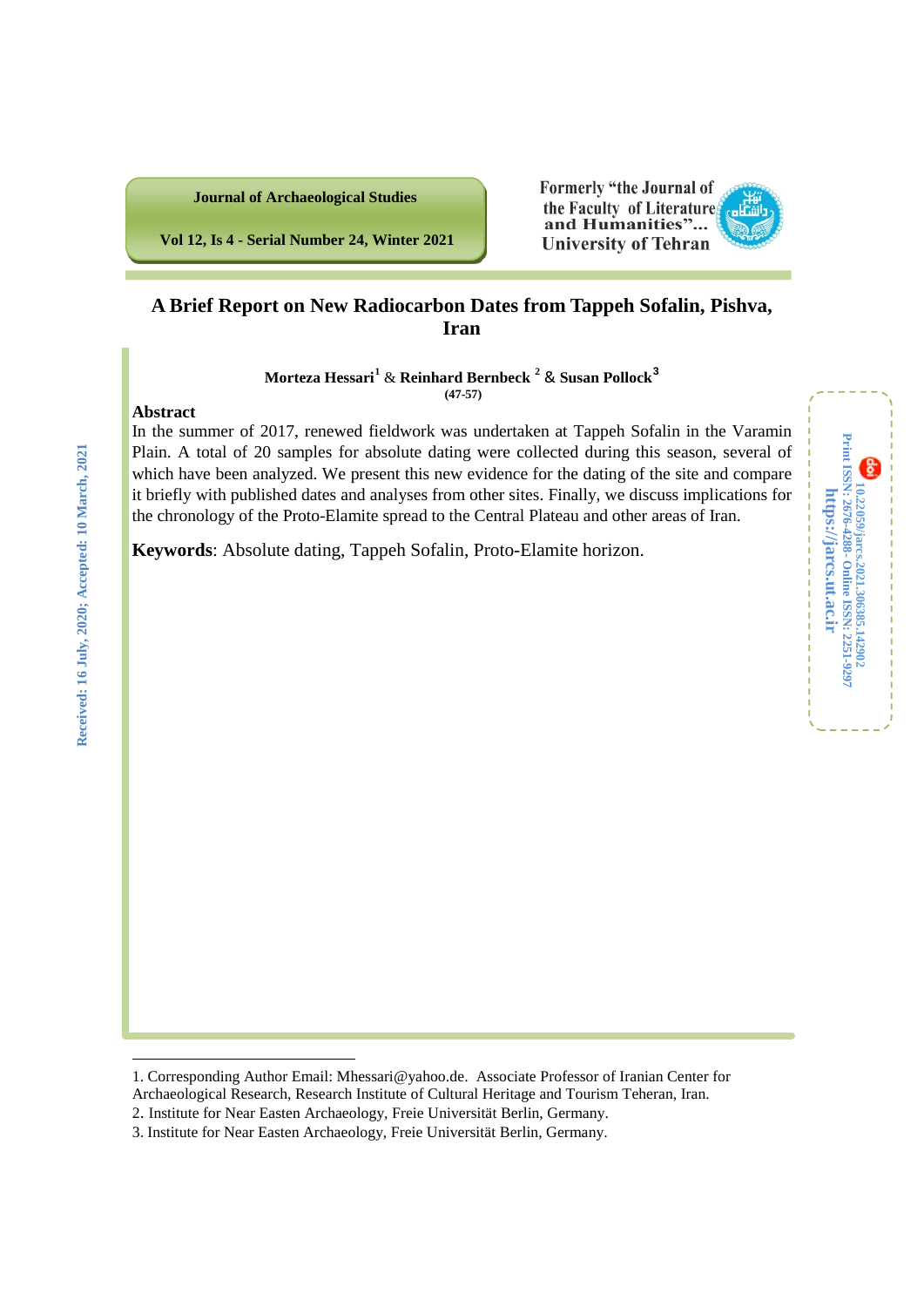# **1. Radiocarbon Sampling during the 2017 Season**

In the summer of 2017, fieldwork was continued at Tappeh Sofalin, in a project directed by Morteza Hessari, Reinhard Bernbeck, and Susan Pollock as a collaboration between the Iranian Center for Archaeological Research and the Freie Universität Berlin. Sofalin is located at the eastern edge of the Varamin Plain just northeast of the modern town of Pishva, on a slope of the Pishva fault that overlooks the easternmost arm of the Jajrud, a river that has created a massive gravel fan (Fig1).



**Figure 1: Location of the Varamin Plain and Tappeh Sofalin**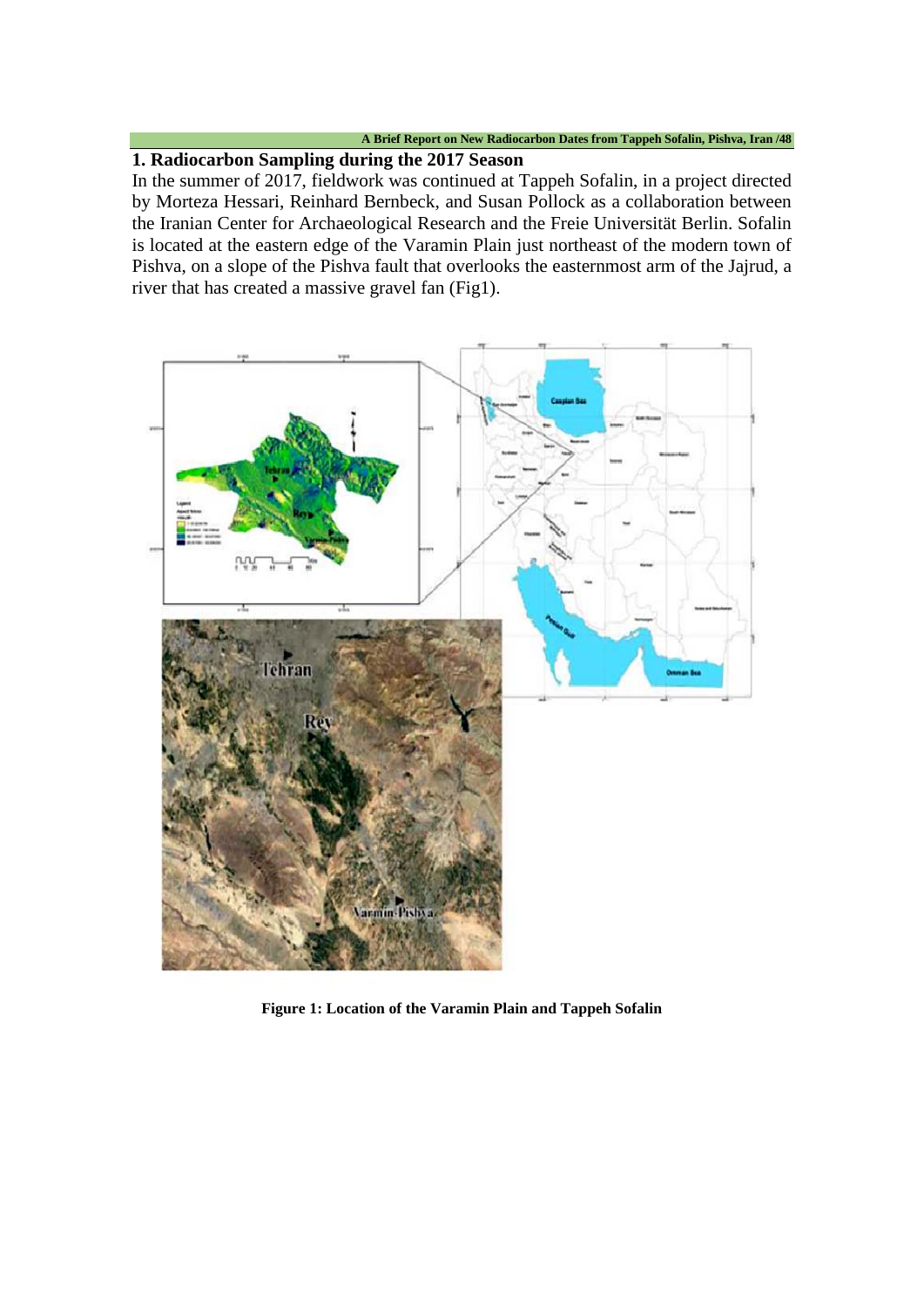

**Figure 2: Location of trenches and augering from the 2017 season at Tappeh Sofalin**

Five trenches were opened during this season, and a sixth continued from an earlier season (Fig 2). Trench 20 had already been excavated in 2011 and is of particular interest because of the architecture it contains (Fig 3; see Hessari 2011). It was situated in the lower reaches of the sloping plateau on which the site is located and had an irregular outline due to our intent to trace the walls and installations connected with them. A small stratigraphic trench 27 was placed just to the south of it in 2017. This trench revealed a sequence of no more than 0.50-0.75 m depth of cultural deposits before reaching sterile soil. Of these shallow archaeological layers, 0.20-0.35 m consisted of mixed surface materials, leaving in this part of the site an approximate depth of 0.30-0.40 m of well-stratified archaeological layers.



**Figure 3: Architecture in Trench 20, Tappeh Sofalin, 2011.**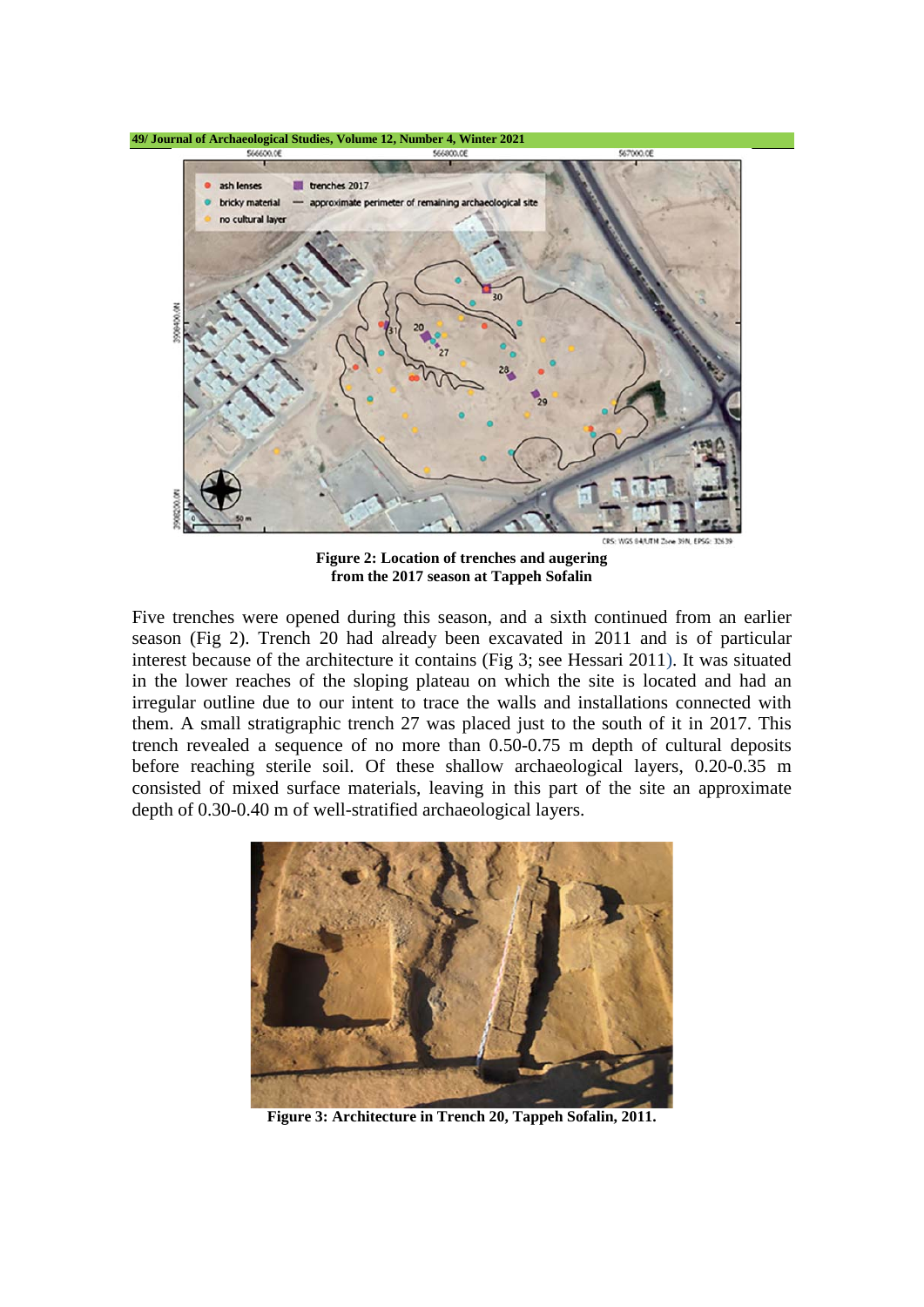Trench 28 with a total size of 5 x 5 m was opened in a spot where a deep, recent looting hole had exposed ashy layers. Based on previous experience at the site, the combination of ashy deposits and looting led us to assume the likelihood of encountering contexts with artifacts of an administrative nature such as sealings and/or tablets. Careful cleaning of the 0.85 m deep plundering hole revealed that the looters had hit on an ancient depression with almost vertical sides and had continued to dig below its lowest level. The depression itself may have originally been a natural cavity lined with gypseous matter or could even have been a fire installation, as it was filled with dense ash layers. The looters had left intact approximately one third of its original stratigraphic layers in the eastern part of the pit. The excavation and screening of all of the matrix from these layers led to the discovery of a number of Proto-Elamite cretulae, both sealed and unsealed, as well as tokens, figurines and a few copper objects (Figures 4 and 5).



**Figure 4: Sealing, depicting an ibex with the head turned backwards, from Trench 28, Locus 2809, Tappeh Sofalin.**



**Figure 5: Token in the shape of a vessel or pomegranate from Trench 28, Locus 2806. Tappeh Sofalin.** Trench 29, with a size of 5 x 5 m, was placed southeast of Trench 28, but it turned out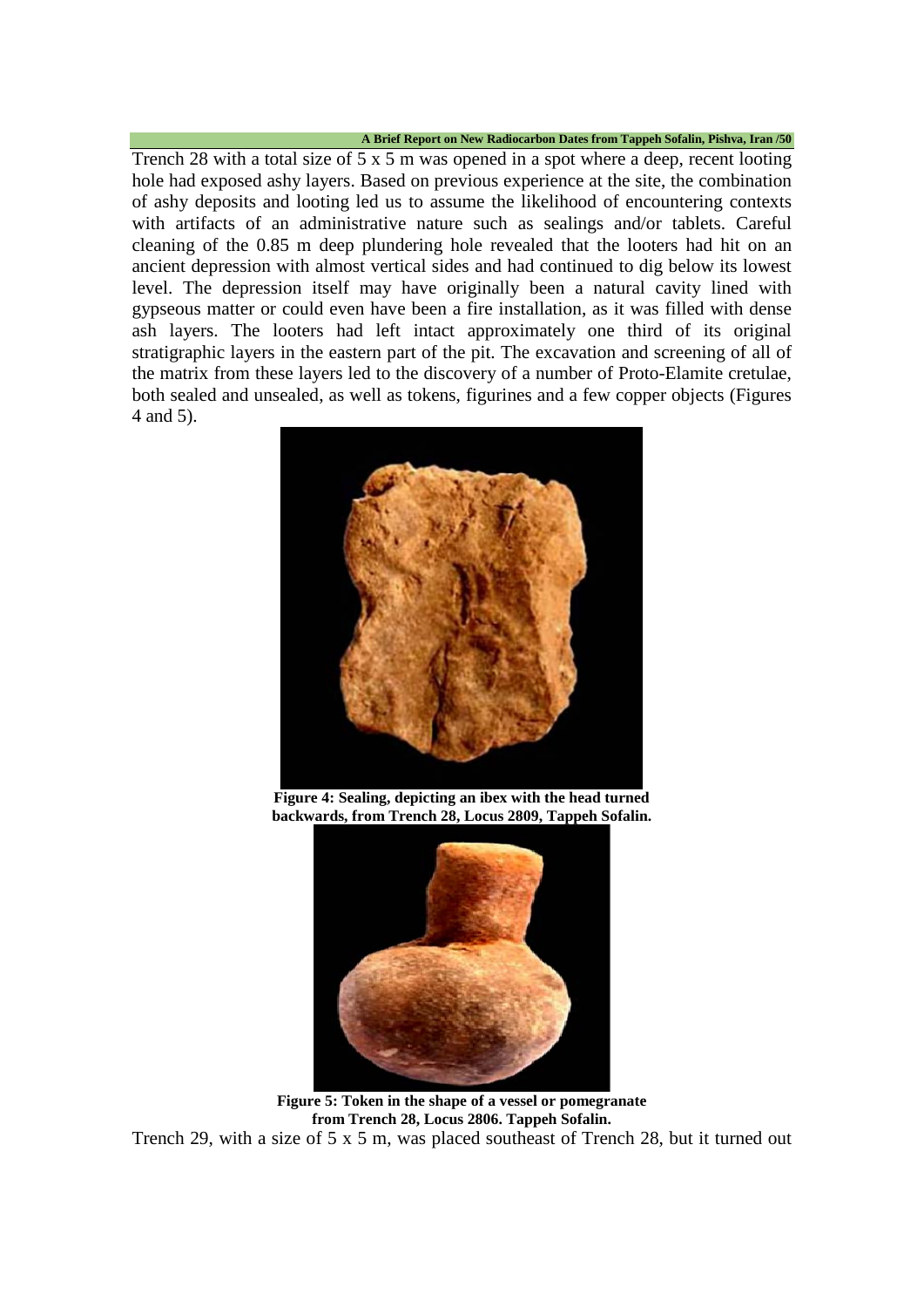to contain no archaeological remains whatsoever. This negative result is of significance, as it indicates either that the ancient site has undergone severe destruction through erosional processes or that it consisted of a number of distinct locations that remained disconnected from each other. Trench 30 was situated in the northeastern confines of the site. The goal of excavating it was to expose a pit visible in a high profile that had been cut during construction of the housing that destroyed much of the northernmost part of the site. The pit could not be excavated in its entirety due to the dangerous working conditions; instead, only its southern profile was cut back and sampled. Finally, an augering survey of the site identified a number of places with ashy layers (Figure 2). We excavated one of them since it was very close to the surface and unlikely to survive even one more year. In this Trench 31 two adjacent fire installations were discovered that were already in such a bad state of preservation that their original shape could no longer be determined.

A total of 20 samples with charred plant remains were taken from these trenches for absolute dating purposes, eight from Trench 20, five each from Trenches 30 and 31, and two from Trench 28. Many of these samples were too small even for AMS dating. After determining the weight of the samples, we made a selection of six of them to be dated by the Poznan radiocarbon lab in Poland (Table 1). Of the samples submitted, one is from a general building context in Trench 20. The sample from the former looting hole in Trench 28 derives from Locus 2809, one of the major extant loci with administrative objects. This locus contained a total of 13 fragments of sealings, four of them with seal impressions. This is also the locus from which the sealing in Figure 4 comes. While not well preserved, this sealing shows the image of an ibex or goat with the head turned towards the back, cut carefully in a "classic style" (see Pittman 1994: 61-64).

Two radiocarbon samples come from the pit in Trench 30 from the northeastern edge of the site. One is from Locus 3002, in the upper part of this pit, the other from one of its lowest loci, Locus 3008. Finally, two samples derive from the two neighboring fire installations in Trench 31. Locus 3115 is an ashy layer with a dense deposit of small sherds in it. Locus 3117 is similar in character, except that it also contained burnt stones and one large bone. Pottery from Trench 31 is remarkable for the elevated proportion of "Banesh trays" in the assemblage.

|        | Lab No     | <b>Age 14C</b>    | <b>Trench</b> | Locus | Context                                                       | <b>Find No</b> | cal. date (2 sigma) |  |
|--------|------------|-------------------|---------------|-------|---------------------------------------------------------------|----------------|---------------------|--|
| late   | Poz-103892 | $4310 \pm 80$ BP  | 30            | 3002  | upper level of a pit<br>close to northern<br>edge of the site | 30003          | 3328 - 2672 BCE     |  |
|        | Poz-103644 | $4465 \pm 30$ BP  | 28            | 2809  | ashy layer from pit,<br>partly destroyed by a<br>looting hole | 28106          | 3337 - 3024 BCE     |  |
| middle | Poz-103645 | $4480 \pm 35$ BP  | 31            | 3117  | inside a fire<br>installation                                 | 31072          | 3342 - 3029 BCE     |  |
|        | Poz-103643 | $4510 \pm 35$ BP  | 20            | 2050  | general architectural<br>context                              | 20004          | 3354 - 3097 BCE     |  |
| early  | Poz-103891 | $4640 \pm 35$ BP  | 31            | 3115  | inside a fire<br>installation                                 | 31068          | 3518 - 3357 BCE     |  |
|        |            |                   |               |       |                                                               |                |                     |  |
|        | Poz-103889 | $4440 \pm 400$ BP | 30            | 3008  | lower level of a pit<br>close to northern<br>edge of the site | 30017          | (4054-2035 BCE)     |  |

**Table 1: Radiocarbon dates from Tappeh Sofalin; calibrations using OxCal 4.3, IntCal 13 curve**

Of the six samples, the one from the lowermost levels of the pit in Trench 30 was too small to provide useful results (Poz-103889; see Table 1). The others fall into three distinct time brackets.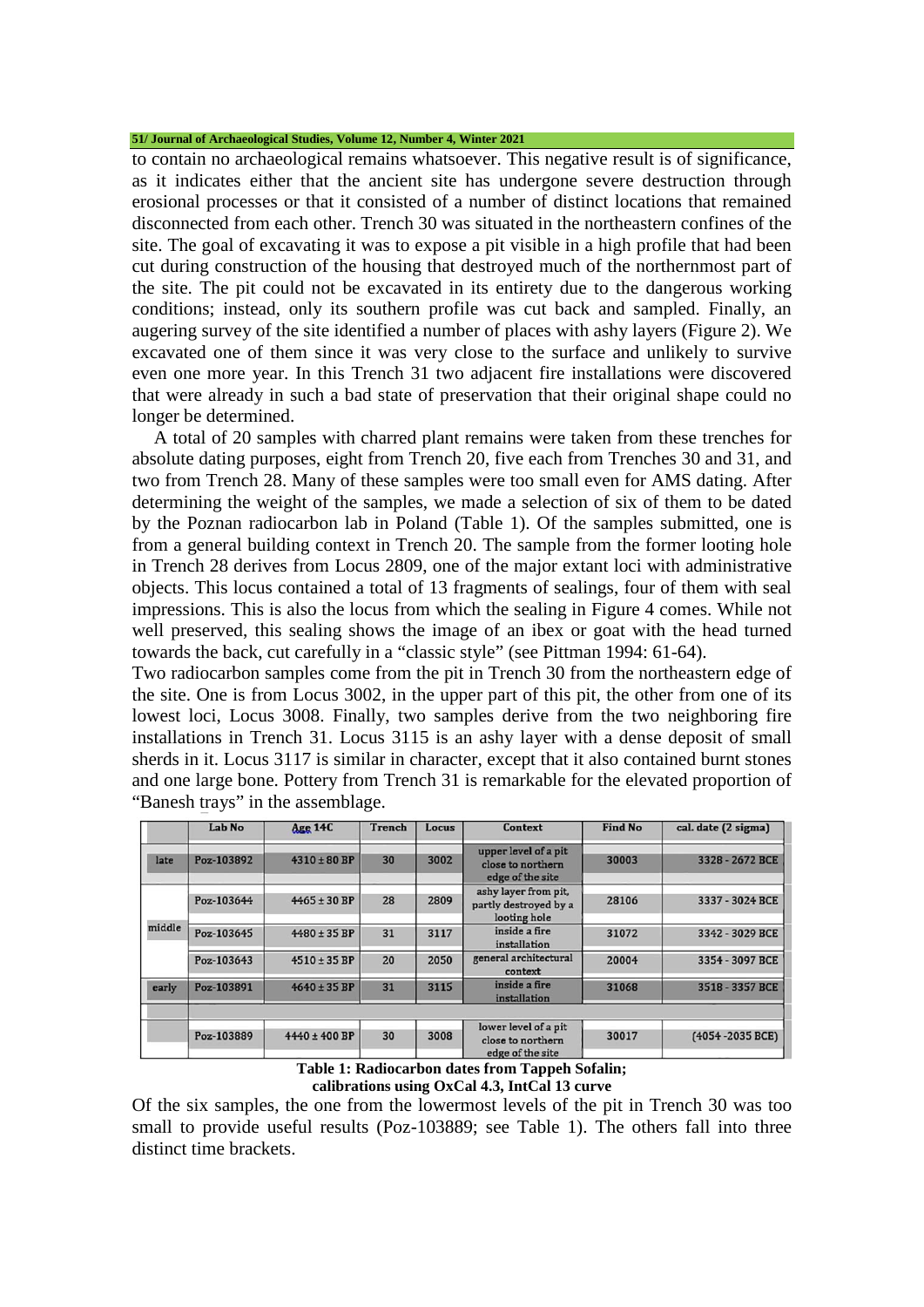The date from Locus 3115 in Trench 31, the base level of one of the largely eroded fire installations, is clearly earlier than all others and would seem to date to the initial occupation of the site. Three determinations from Trenches 20, 28 and 31 yield more or less identical date ranges that span almost 300 years each. This relatively wide bracket is due to a plateau at that particular point in the calibration curve (as noted by numerous scholars, including Dahl et al. 2013; Petrie 2014). The last date, Poz-103892, from one of the uppermost loci of the pit in Trench 30 indicates a later occupation phase at the site; its range is larger than that of the four other dates.

These dates reconfirm an impression already arrived at through an analysis of the tablets from Tappeh Sofalin, namely that the site has a relatively long occupation span (Dahl, Hessari, and Yousefi Zoshk 2012:70–71; Dahl, Petrie, and Potts 2013: Fig. 18.17), potentially reaching from the Late Uruk (Susa Acr. I: 17) through the late Proto-Elamite period. In addition, the spatial distribution of the samples could suggest that archaeological remains at Tappeh Sofalin consist of short sequences that display the character of a shifting settlement. This does not preclude the existence of superimposed strata elsewhere in the settlement that might have been substantially eroded away, a possibility that is in need of further research.

# **2.Discussion**

Renewed interest in the Late Chalcolithic to Early Bronze periods of the Iranian plateau has brought with it a wave of new excavations and absolute dates. A major obstacle for all attempts at absolute dating of the late fourth millennium BCE is a plateau in the calibration curve at ca. 3350-3100 BCE that leads to wide ranges for calibrated data at 95% levels (see Petrie 2014: 149-150, fig. 9.3 and 9.6). A substantial set of data that are relevant for the Iranian Plateau, including the Proto-Elamite period, has recently been analyzed using Bayesian modeling by Pollard et al. (2013). They conclude that the transition from Late Chalcolithic to the Early Bronze Age occurs somewhere in the middle of the fourth millennium BCE. The Proto-Elamite period itself is dated by them to ca. 3100 - 2900 BCE. Following a suggestion first made by Robert H. Dyson (1987) and later elaborated by Barbara Helwing (2006: 35–37, Table 1), Pollard et al. propose that there is a transitional period between the end of Sialk III/Late Chalcolithic (Sialk sub-level III,7) and the Early Bronze Proto-Elamite horizon as it is known from Sialk IV,2 and perhaps including Level IV,1 (see Amiet 1985). This "Transitional Proto-Elamite" or "pre-Proto-Elamite" period is supposed to occupy the remaining time between ca. 3500/3400 BCE and 3100 BCE (Pollard et al. 2013: 47).

The question thereby raised is, what corresponds to a "transitional Proto-Elamite" phase in the development of Proto-Elamite administrative technologies? The reconstruction of writing developments proposed by Jacob Dahl, Cameron Petrie and Daniel Potts (2013) does not fit the model advanced by Pollard et al., who suggest a short period of only 200 years for the Proto-Elamite phenomenon. Based on the evidence of the development of writing in Susa, Dahl et al. compare format, internal structure and paleographic elements of tablets from multiple sites in order to suggest an early spread of these administrative technologies to northern highland Iran (Tappeh Sialk, Tappeh Sofalin, Tappeh Ozbaki) and only later towards the southeast (Tall-e Malyan and Tappeh Yahya).

The new radiocarbon dates from Tappeh Sofalin seem to support the model advanced by Dahl et al. Three of the Sofalin dates (Poz-103644, Poz-103645, and Poz-103643) show an extensive overlap (Table 1, Figure 6). In the terminology of Helwing and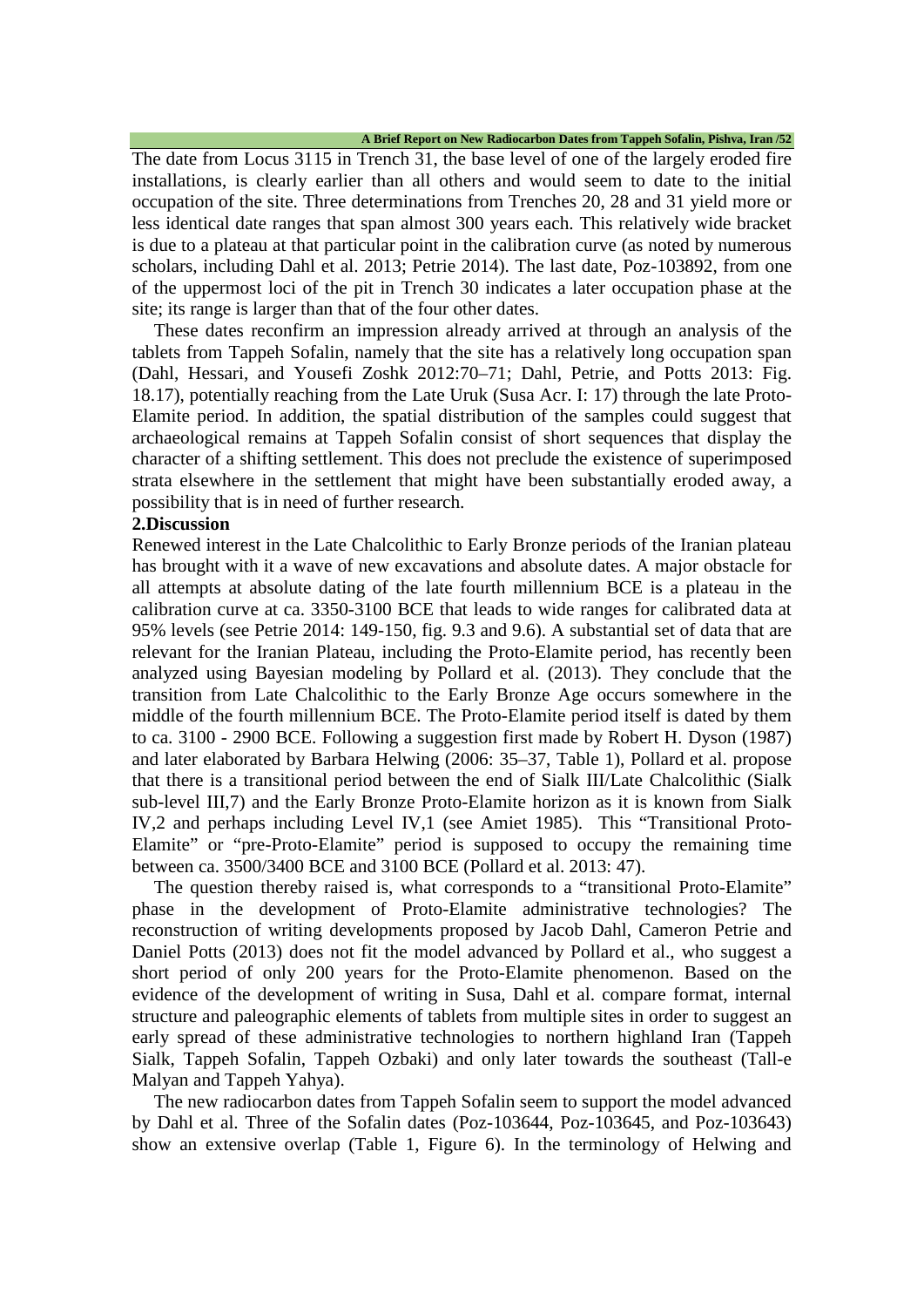Pollard et al., this date range would fall almost entirely into the "Transitional Proto-Elamite" horizon.



Calibrated date (calBC)

### **Figure 6: Graphical representation of calibrated radiocarbon dates from Tappeh Sofalin (Poz-103889 is excluded as unreliable)**

In order to render our dates comparable to those analyzed by Pollard et al., a Bayesian model based on five dates (Poz-103889 was excluded as unreliable) was devised in OxCal, with boundary ranges calculated on the assumption that these five dates all belong to one phase (Fig 7). This is justified as we have, unfortunately, no indications for any stratigraphic sequence for any of these dates. They suggest a span from approximately 3500 to 2900/2800 BCE for the Sofalin Proto-Elamite occupation.



Modelled date (BC)

**Figure 7: Modeled dates from Tappeh Sofalin (modeling using OxCal 4.3)**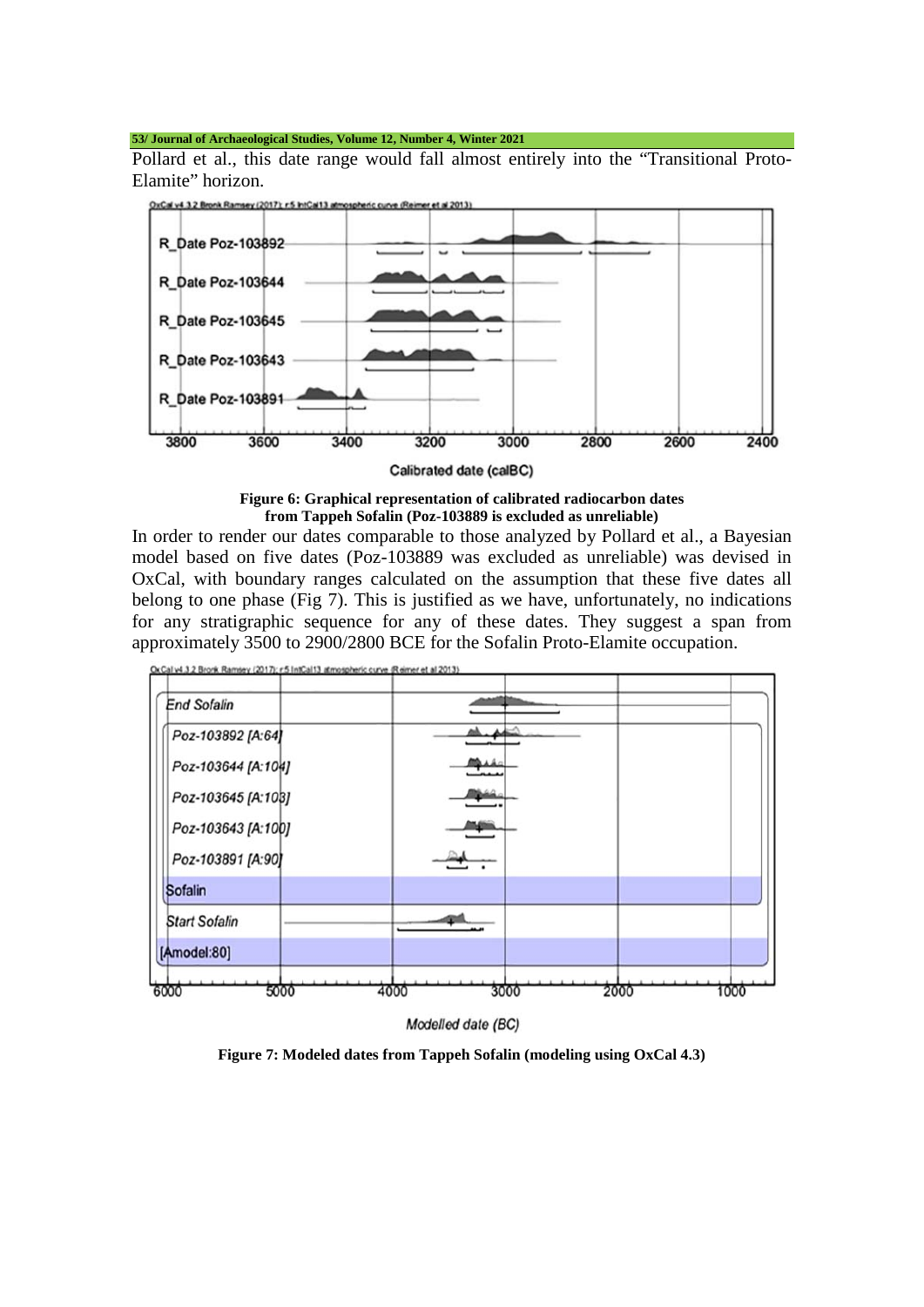|                                  |                 |      |      | unmodeled     |        |      |      | modeled |        |                |
|----------------------------------|-----------------|------|------|---------------|--------|------|------|---------|--------|----------------|
| Site                             | Sample          | from | to   | $\frac{9}{6}$ | median | from | to   | %       | median | $\overline{A}$ |
| <b>Tappeh</b><br>Sefalin<br>T.30 | Poz-<br>103892  | 3328 | 2672 | 95.3          | 2954   | 3347 | 2877 | 95.4    | 3100   | 63.3           |
| <b>Tappeh</b><br>Sofalin<br>T.28 | Poz-<br>103644  | 3337 | 3029 | 95.3          | 3217   | 3341 | 3027 | 95.4    | 3246   | 103.4          |
| <b>Tappeh</b><br>Sofalin<br>T.31 | Poz-<br>103645  | 3342 | 3024 | 95.4          | 3217   | 3349 | 3036 | 95.4    | 3242   | 103.5          |
| <b>Tappeh</b><br>Sefalin<br>T.20 | Poz-<br>103643  | 3354 | 3097 | 95.4          | 3213   | 3355 | 3102 | 95.4    | 3234   | 99.6           |
| <b>Tappeh</b><br>Safalin<br>T.31 | Poz-<br>103891  | 3518 | 3357 | 95.4          | 3457   | 3517 | 3197 | 95.4    | 3401   | 89.6           |
| Qoli<br><b>Darxish</b><br>II.2   | $OxA-$<br>18095 | 3339 | 3017 | 95.4          | 3180   | 3109 | 3025 | 95.4    | 3068   | 100.1          |
| Qoli<br><b>Darxish</b><br>II.2   | OxA-<br>18094   | 3322 | 2919 | 95.4          | 3047   | 3095 | 3022 | 95.4    | 3054   | 120.3          |
| Qoli<br><b>Darxish</b><br>II.2   | $OxA-$<br>18040 | 3263 | 2911 | 95.4          | 3002   | 3093 | 3012 | 95.4    | 3047   | 92.1           |
| Qoli<br><b>Darxish</b><br>II.2   | $OxA-$<br>17944 | 3340 | 3028 | 95.4          | 3220   | 3122 | 3025 | 95.4    | 3086   | 76.5           |

| Table 2: Comparison of unmodeled and modeled radiocarbon dates from Tappeh Sofalin and Qoli       |
|---------------------------------------------------------------------------------------------------|
| Darvish; Qoli Darvish data based on information from Pollard et al. 2013: Table 7; Tappeh Sofalin |
| data modelled using OxCal 4.3                                                                     |

Still, these dates provide some further hints for the development of a more robust chronology of the Proto-Elamite period. Qoli Darvish is of particular interest here, as it is located not far from Tappeh Sofalin and has typical Proto-Elamite finds in level II.2, including administrative items such as sealings and a few tablet fragments. There are four radiocarbon determinations from Qoli Darvish II.2 (Alizadeh, Aghili, and Sarlak 2013: 162). While there is substantial overlap of these dates with those from Tappeh Sofalin, the former seem to fall somewhat later (Table 2). Our comparison is based on the modeled data provided by Pollard et al. (2013, Tab. 7) and those from Tappeh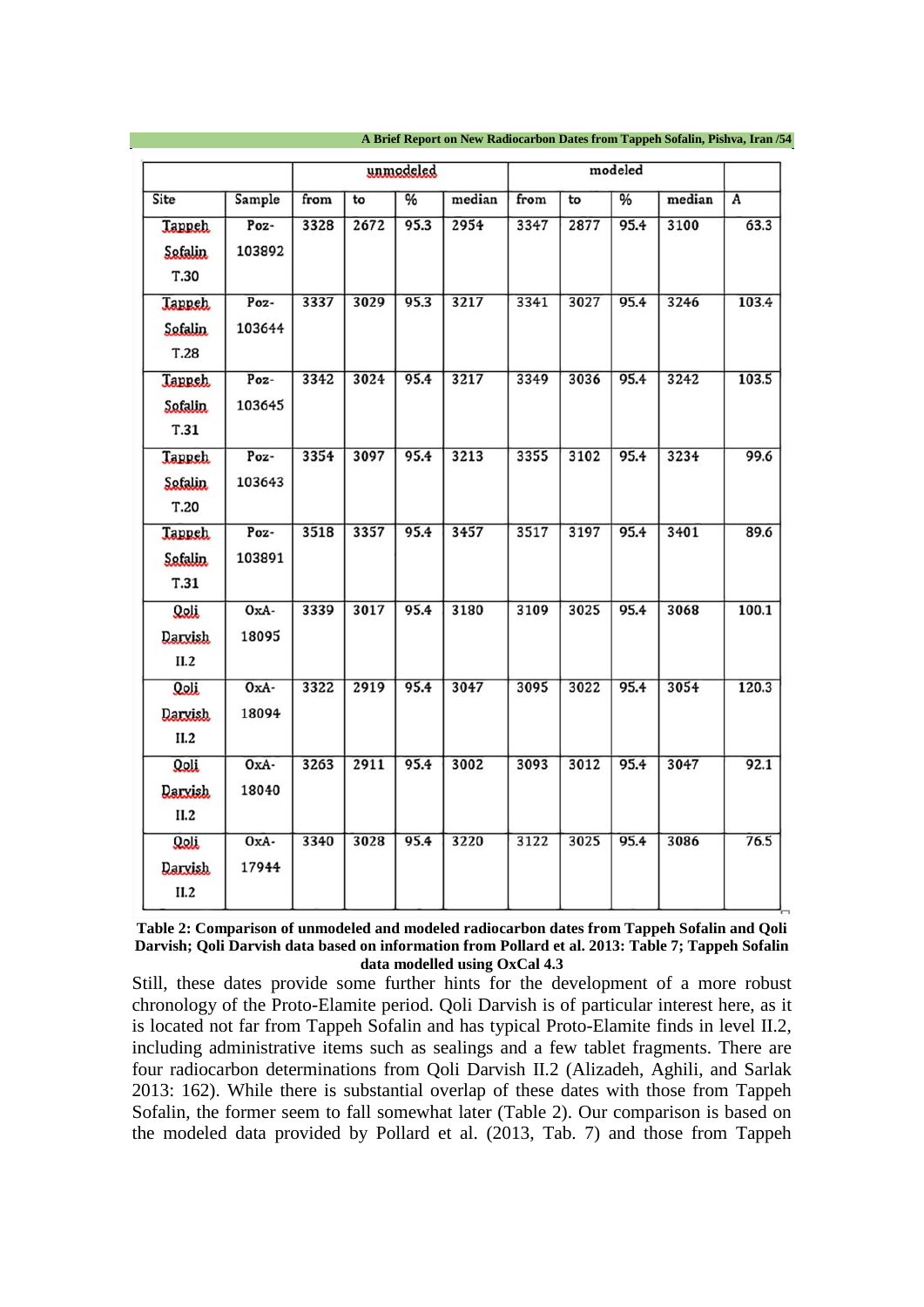Sofalin reported here. On a more general level, these dates can be set in relation to those dates from Eanna Level IV and the White Temple in Uruk. The Uruk determinations are attributable to the Late Uruk period, and new laboratory studies have yielded determinations that date these levels to the 36th to mid-33rd centuries BCE (Van Ess 2013; Van Ess and Heußner 2015). Contrary to Desset's (2016) more recent assertion, the absolute dating of Late Uruk levels in southern Mesopotamia is thereby earlier than the Proto-Elamite radiocarbon samples from Tall-e Malyan, but also than ours reported here for Tappeh Sofalin or those from Arisman (Görsdorf 2011; Helwing 2011).

In conclusion, the new absolute dating evidence from Tappeh Sofalin indicates a relatively long span of settlement for the Proto-Elamite occupation at the site. It also tentatively supports the conclusions reached by Dahl et al. (2013) on the complex chronological patterns of the adoption of writing across the Iranian plateau. According to these authors, writing spread from Susa towards the northern plateau in a first phase. Archaeological evidence seems to confirm that this horizon on the Iranian plateau appears somewhat earlier than so far assumed. Any closer correlation of archaeological finds with Dahl et al.'s division into an "early", "middle" and "late" Proto-Elamite will need further investigation of the associated ceramic and sealing assemblages and especially a large number of absolute dates from well-stratified contexts. Most likely, the inclusion of the southeastern Iranian sites into the realm of Proto-Elamite writing followed only later. It is obvious that more evidence from Tappeh Sofalin itself, but also from related sites is needed for a critical evaluation of the results presented here.

# **Refrences**

- Alizadeh. A. S. Aghili, and S. Sarlak. 2013. Highland-Lowland Interaction in the Late 4th and Early 3rd Millennium BCE: The Evidence from Qoli Darvis, Iranian Central Plateau. *Archäologische Mitteilungen aus Iran und Turan* 45: Pp.149–168.
- Amiet. P. 1985. La Période IV de Tépé Sialk reconsiderée. In *De l'Indus aux Balkans. Recueil à la mémoire de Jean Deshayes*. Jean-Louis Huot, M. Yon and Yves Calvet, eds. Pp. 293–312. Paris: Maison de l'Orient.
- Dahl. J. M. Hessari, and R. Yousefi Zoshk. 2012. The Proto-Elamite Tablets from Tape Sofalin. *Iranian Journal of Archaeological Studies* 2 (1): Pp. 57–73.
- Dahl. Jacob. C. A. Petrie, and D. T. Potts.2013. Chronological Parameters of the Earliest Writing System in Iran. In *Ancient Iran and Its Neighbours: Local Developments and Long-Range Interactions in the 4th Millennium BC.* Cameron A. Petrie, ed. Pp. 353–378. Oxford: Oxbow Books.
- Desset. F.2016. Proto-Elamite Writing in Iran. *Archéo-Nil* 26: Pp.68-104.
- Dyson. R. H. 1987. The Relative and Absolute Chronology of Hissar II and the Proto-Elamite Horizon of Northern Iran. In *Chronologies Du Proche Orient / Chronologies in the Near East: Relative Chronology and Absolute Chronology, 16.000- 4.000 B.P.*
- Olivier Aurenche, Jacques Evin, and Francis Hours, eds. Pp. 647–678. International Series, 379. Oxford: British Archaeological Reports.
- Görsdorf. J. 2011. Radiocarbon Datings in Arisman. In Abdolrasool Vatandoust, Hermann Parzinger and Barbara Helwing, eds.: *Early Mining and Metallurgy on the Western Centrall Iranian* Plateau, Pp.370-373. Mainz: Philipp von Zabern.
- Helwing. B. 2006. The Rise and Fall of Bronze Age Centers Around the Central Iranian
- Desert A Comparison of Tappe Hesar II and Arisman. *Archäologische Mitteilungen aus Iran und Turan* 38: Pp. 35–48.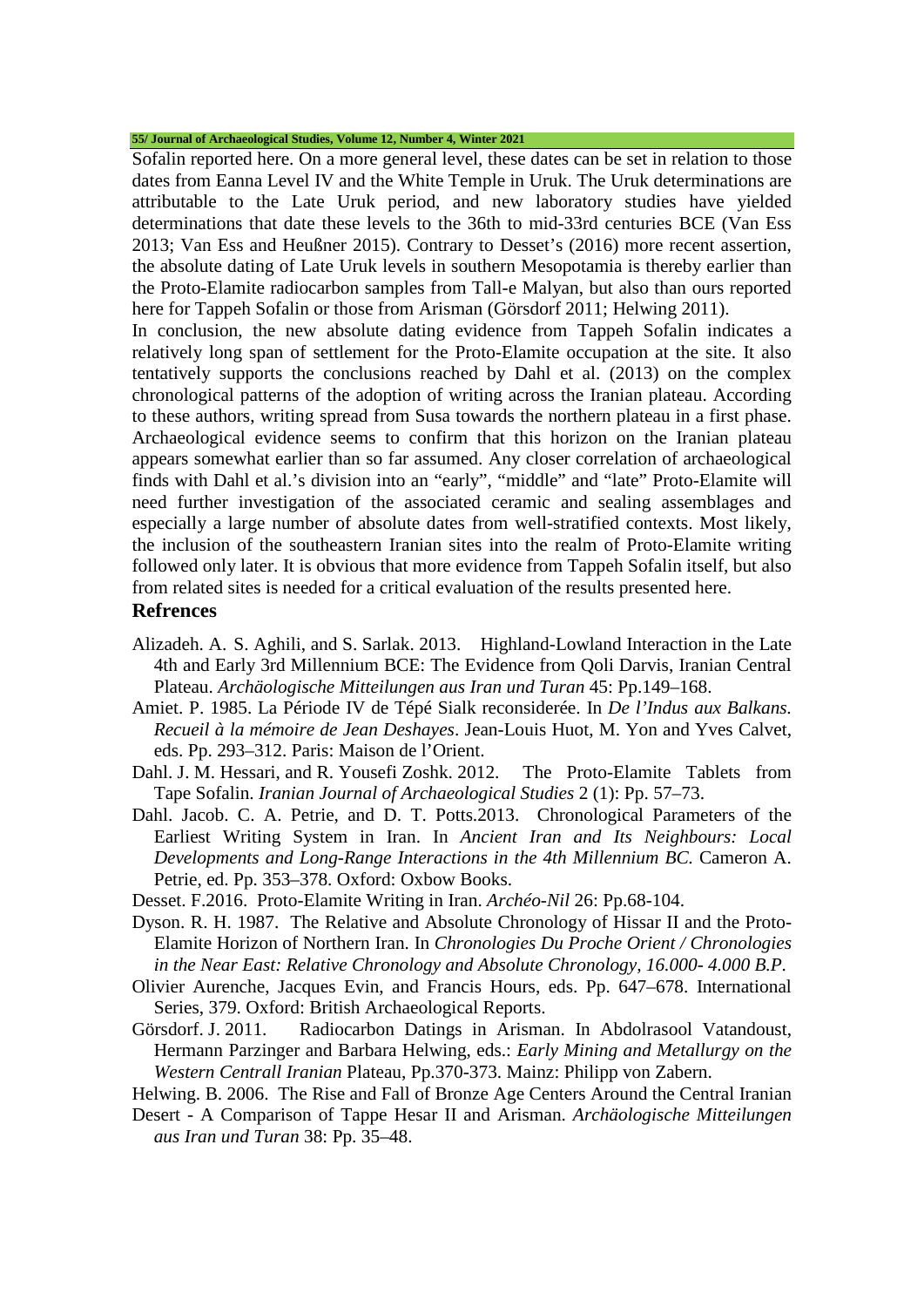- Helwing. B. 2011. Archaeological Comments on the Radiocarbon Datings. In Abdolrasool Vatandoust, Hermann Parzinger and Barbara Helwing, eds.: *Early Mining and Metallurgy on the Western Centrall Iranian* Plateau, Pp.374-375. Mainz: Philipp von Zabern.
- Hessari. M. 2011. Preliminary Report of the 6th Season of Excavations at Tappeh Sofalin. *Iranian Center for Archaeological Research*. In Persian.
- Petrie. C. 2013. Ancient Iran and Its Neighbours: The State of Play. In *Ancient Iran and Its Neighbors: Local Developments and Long-Range Interactions in the Fourth Millennium BC*. Cameron Petrie, ed. Pp. 1–24. Oxford: Oxbow Books.
- Petrie. C. 2014. Iran and Uruk Mesopotamia: Chronologies and Connections in the Fourth Millennium BC. In *Preludes to Urbanism: The Late Chalcolithic of Mesopotamia*. Augusta McMahon and Harriet Crawford, eds. Pp. 137-155. Cambridge: McDonald Institute for Archaeological Research.
- Pittman. H. 1994. *The Glazed Steatite Glyptic Style.* Berlin: Dietrich Reimer.
- Pollard. M. H. Fazeli Nashli, H. Davoudi, et al. 2013. A New Radiocarbon Chronology for the North Central Plateau of Iran from the Late Neolithic to the Iron Age. *Archäologische Mitteilungen aus Iran und Turan* 45: Pp. 27–50.
- Van Ess. M. 2013. Neue Radiokarbondatierungen aus Uruk. In Nicola Crüsemann, Margarete van Ess, Markus Hilgert and Beate Salje, eds.: *Uruk. 5000 Jahre Megacity*, Pp. 362-364. Petersberg: Michael Imhof-Verlag.<br>
In Ess. M. and Karl-Uwe Heußner. 2015. Absolute Chronology of the Uruk and
- Van Ess. M. and Karl-Uwe Heußner. 2015. Jemdet Nasr Periods at Uruk, Southern Mesopotamia: The Interpretation of Additional 14C Samples. *Zeitschrift für Orient-Archäologie* 8: Pp.10-37.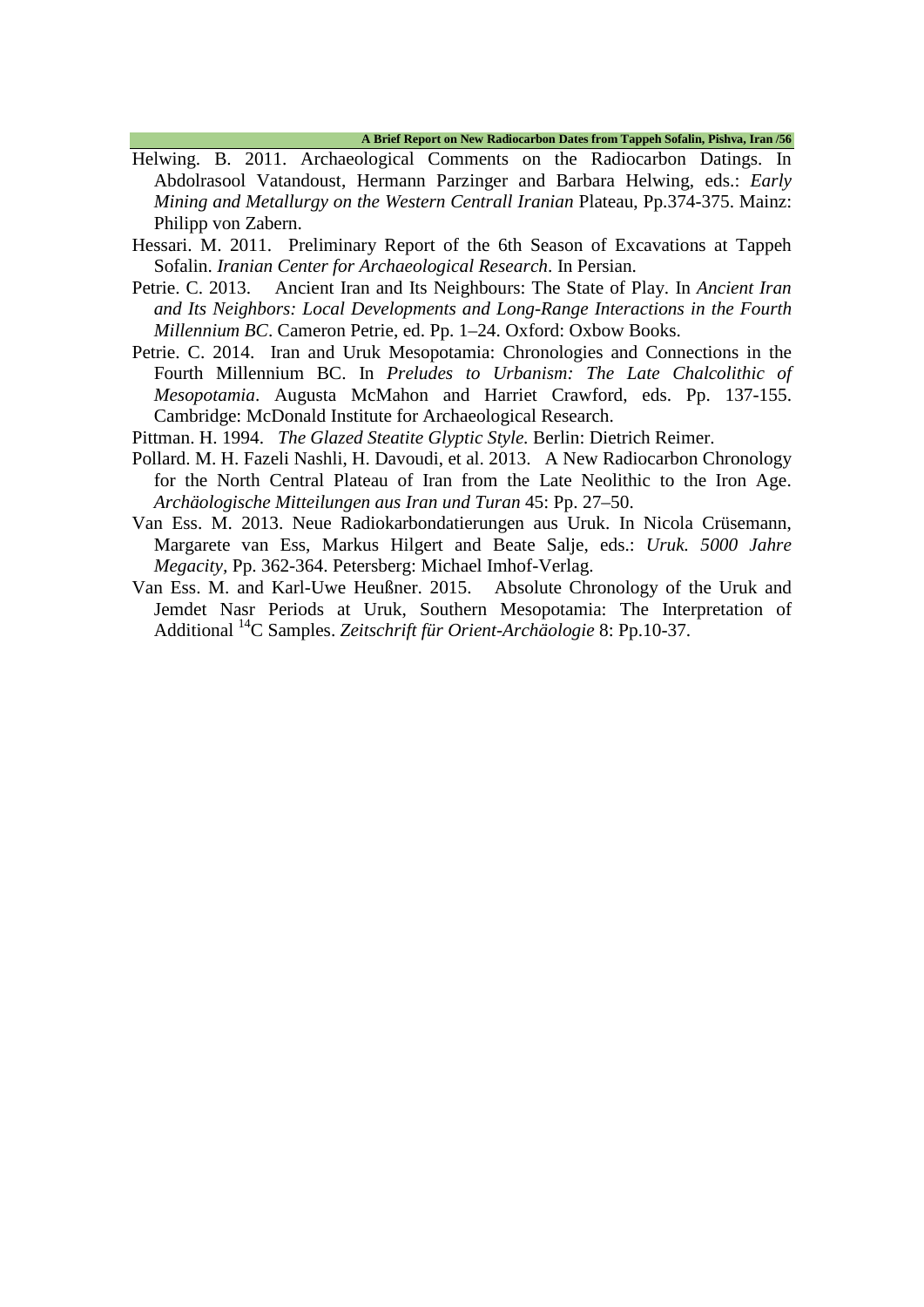**گذري بر نتایج جدید نمونههاي کربن 14 به منظور تاریخگذاري مطلق تپۀ سفالین پیشوا، ایران**

**مرتضی حصاري**[∗](#page-10-0) **دانشیار گروه باستانشناسی پیش از تاریخ، پژوهشکدة باستانشناسی، پژوهشگاه میراث فرهنگی و گردشگري، تهران، ایران.**

> **راینهارد برنبک استاد مؤسسۀ باستانشناسی شرق باستان، دانشگاه مستقل برلین، آلمان. سوزان پولاك استاد مؤسسۀ باستانشناسی شرق باستان، دانشگاه مستقل برلین، آلمان.**

**تاریخ دریافت: 1399/04/26؛ تاریخ پذیرش: 1399/12/20**

## **چکیده**

در تابستان ،1396 درچارچوب برنامه میدانی باستان شناسی طرح مشترك، کاوش مرحله جدید در تپه سفالین، واقع در دشت ورامین آغاز گردید. در این فصل تعداد 20 نمونه کربن 14 براي تاریخ گذاري مطلق جمع آوري گردید، که تعدادي از آنها مورد آزمایش قرار گرفت. در این مقاله نتایج بدست آمده از آزمایشگاه ارائه خواهد گشت و در یک مطالعه تطبیقی با سایر محوطه هاي هم افق خود در محدوده پژوهش قرار خواهد گرفت. در نهایت این پژوهش، درباره گاه نگاري و گسترش آغازایلامی در مرکز فلات ایران و سایر مراکز هم افق در ایران، مورد کنکاش قرار و بحث قرار میگردد. در تابستان ،1396 درچارچوب برنامه میدانی باستان شناسی طرح مشترك، کاوش مرحله جدید در تپه سفالین، واقع در دشت ورامین آغاز گردید. در این فصل تعداد 20 نمونه کربن 14 براي تاریخ گذاري مطلق جمع آوري گردید، که تعدادي از آنها مورد آزمایش قرار گرفت. در این مقاله نتایج بدست آمده از آزمایشگاه ارائه خواهد گشت و در یک مطالعه تطبیقی با سایر محوطه هاي هم افق خود در محدوده پژوهش قرار خواهد گرفت. در نهایت این پژوهش، درباره گاه نگاري و گسترش آغازایلامی در مرکز فلات ایران و سایر مراکز هم افق در ایران، مورد کنکاش قرار و بحث قرار می گردد.

**واژههاي کلیدي:** گاه نگاري مطلق، تپه سفالین، دشت ورامین، افق آغاز ایلامی، ایران.

de.yahoo@mhessari رایانامهي نویسنده مسئول: <sup>∗</sup>

<span id="page-10-0"></span>